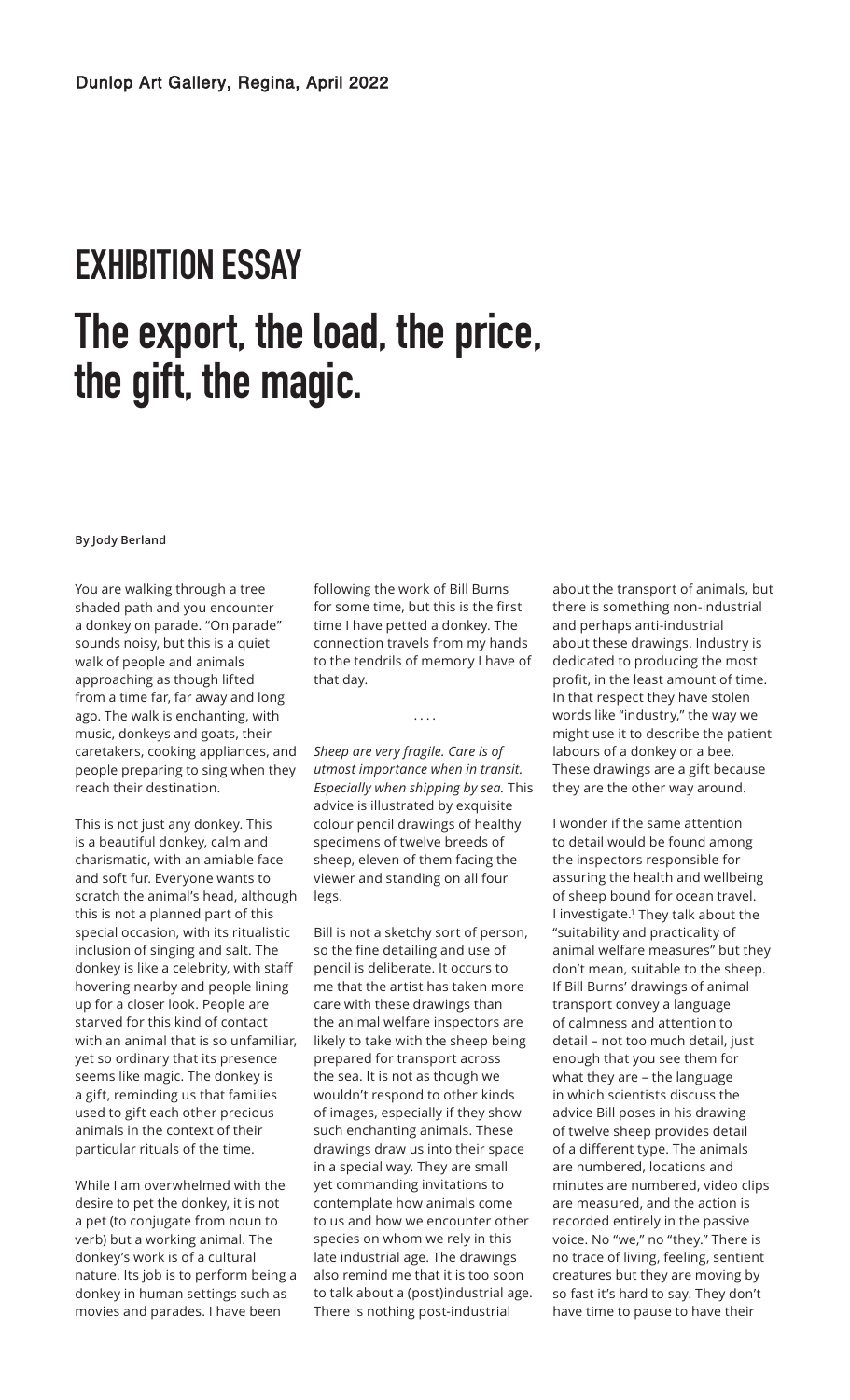

The Salt, the Donkey, the Goat, the Milk, the Honey, the Brass Band 2021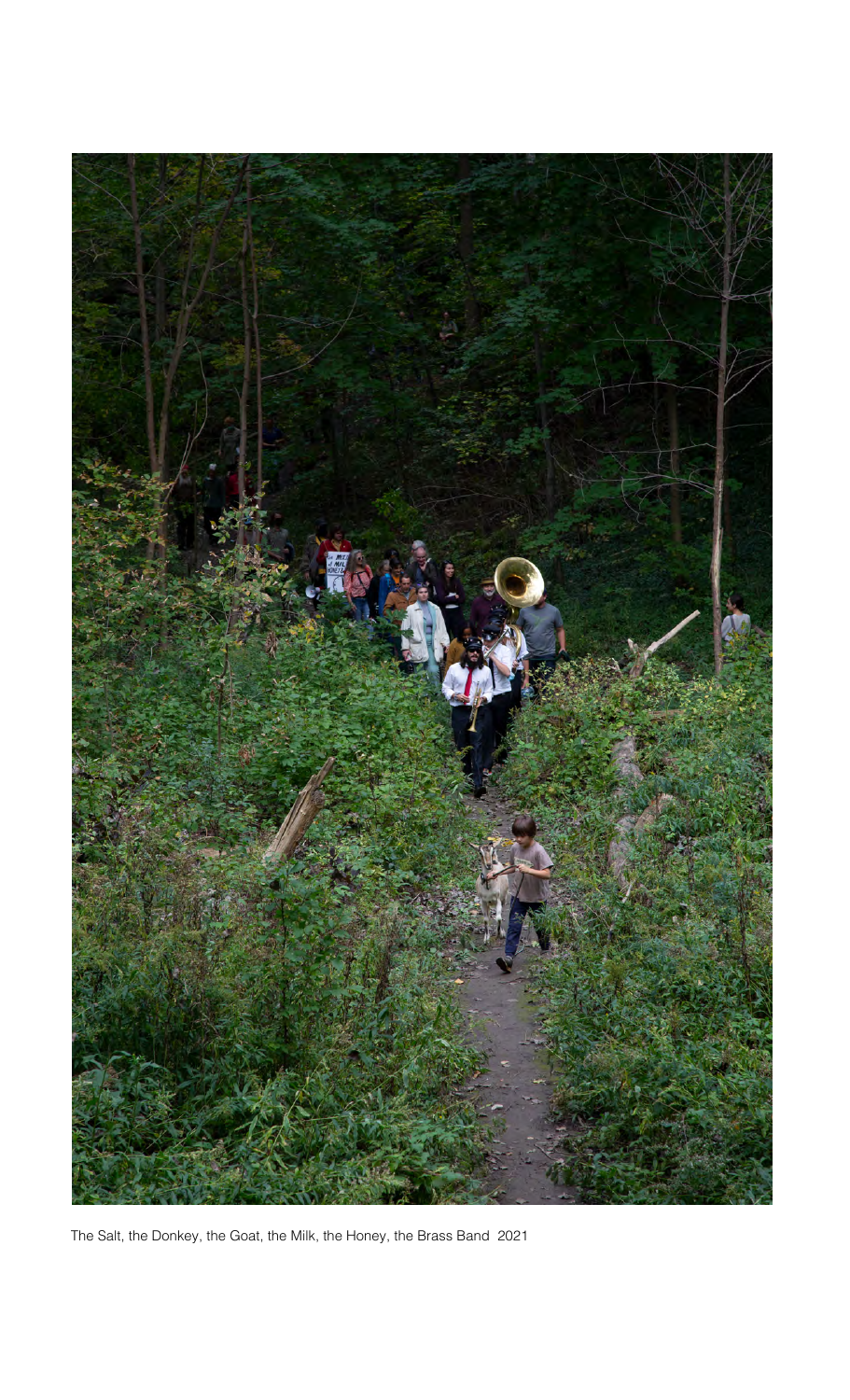portraits taken. The transport of animals and people to the New World was built on a callous calculation of life in relation to death, time, efficiency, and profit. The animals and animal parts shown on these paper drawings are small, gleaming fragments of life floating through and away from such These drawings are so gentle they don't seem to belong in the same lexicon, but they remind us of the world in which lives become calculations as they suffer the ships, boats and trains conveying them around the planet. Please, the sheep say to us, and the fish, and the bees, and the donkeys: pay attention.

These works are miniatures of large and vibrant lives and ideas. Animals have always been traded between humans. They are so central to human social life that most ancient coins featured animals etched into their surfaces, reminders of the moment before when people traded live animals for food, wives, or other kinds of riches. Canada's first coin was inscribed with the image of the beaver. The etymology of salary is salt. Bill's drawing of an overloaded truck reminds us that rodents still accompany the passage of our food stores from one place to another. There are probably rodents on the cargo ships waiting for the sheep to have their fear measured and approved by experts. It used to be the custom to bring cats on ships to help control the rats and mice that accompanied the grain being shipped by sea. When Bill travelled in Argentina or Mexico, he would see trucks so overloaded with grain or rice that they landed in the ditch. "Rodents like rats and mice are very successful animals," Bill says, "and they eat our leftovers and are able to get into our food stores. I've put them (the truck, the grains, the rats and mice) together here since they share a social life with us in cities, on farms."

As we work, animals work with us; as we move, animals move with us; as we eat, animals eat and are eaten. Animals also eat other animals, and we feed animals to the animals we live with, our companion species, Donna Haraway calls them, who dine on the bodies of cows and pigs and sheep and fish who are raised to feed us and our pets. Cats must

miss their quarry; they bring their owners the bodies of mice or birds they have killed as gifts or tributes, the way our ancestors gifted a couple of goats or cows or chickens. We are alienated from those food animals, not only because we live in cities, but also because the lives of most animals are spent being caged or shipped or processed by machines.

Bill writes that his ideas about trade came out of his experience with Elders in the North. He told me that the gift of caribou meat got him thinking about how our economic transactions work, and how "this gift of meat was different than many transactions or exchanges I had experienced." The gift cannot be quantified. The vision of the caribou meat prepared for guests is deeply and quietly fortifying, but it is also disturbing, because they are disappearing. Bill's drawings have a similar kind of affect. They attentively observe and mediate the relationships we have created with sheep, bees, rodents, donkeys, and giraffes, and they trouble our entrapment in the world of global commodity exchange that joins and separates us at the same time.

In a recent book, I wrote about the "Emperor's giraffe" sent from Benghal to China in 1414 as a tribute dedicated to future trade. The boat and the giraffe were one gesture, one offering, each needing the other to perform their mission. Bill's drawings, like his earlier "safety gear for small animals," invoke need in a different way. Tracing the movement of animals that surround, nurture and die for us, these drawings are both reserved, like the whisper of a life drawn in another life, and painstaking, like winding a clock, sharpening a pencil, encountering a donkey in a city park. They hint at intimate moments of creation tempered with wrath and sorrow.

Writing about his earlier work on the "Great Curators of the World," Jennifer Matotek and Stuart Reid wrote, "Bill Burns asks the viewer to contemplate what we value, why we value it, and what it is we truly long for."<sup>2</sup> Bill's work reminds us that what we long for is complicated and that we need to pay closer attention to it. Donkeys are not endangered

by extinction, while giraffes are one of the species we wish to save. Petting them is a luxury, a potlatch of cross species love we could live without, but saving them is a different matter. Bees are a species we must save. We long for harmonious relations with sentient animals, near or distant, whose live bodies and the products derived from them circulate like blood and water through our lives. The global trade that moves these animals towards and away from us began with ancient commodities like salt or sheep. Today, Windsor Salt has been purchased by a multinational conglomerate and animal agriculture is owned and dominated by a small number of very large corporations. Our encounters with salt or sheep, donkeys or giraffes, and the ways we feel about them, are negotiated across these complicated histories and infrastructures. They aren't always in the passive voice. Each look, each touch, each gift, each drawing joins us with the fabric of these connections.

1 https://www.frontiersin.org/articles/10.3389/

**Jody Berland** is a professor of humanities at York University in Toronto. Her research and teaching involve interdisciplinary explorations of technologically mediated encounters with music, time and space, animals, and nature. Her latest book, *Virtual Menageries: Animals as Mediators in Network Cultures* (MIT Press and Leonardo Books, 2019), addresses the widespread use of animals as emissaries in colonial and contemporary visual, digital and musical culture. Her current work concerns media representations of nonhuman life in the age of risk. The team engaged with this SSHRCfunded project has produced an art exhibition, you can access the catalogue for Digital Animalities: the Exhibition, via PublicJournal.ca. She is also a musician, editor, and former resident of Regina.

http://www.arts.yorku.ca/huma/ jberland/

fanim.2021.687162/full] 2 Jer Zielinski, TOPIA 39, 29, utpjournals.press/doi/ pdf/10.3138/topia.39.br11